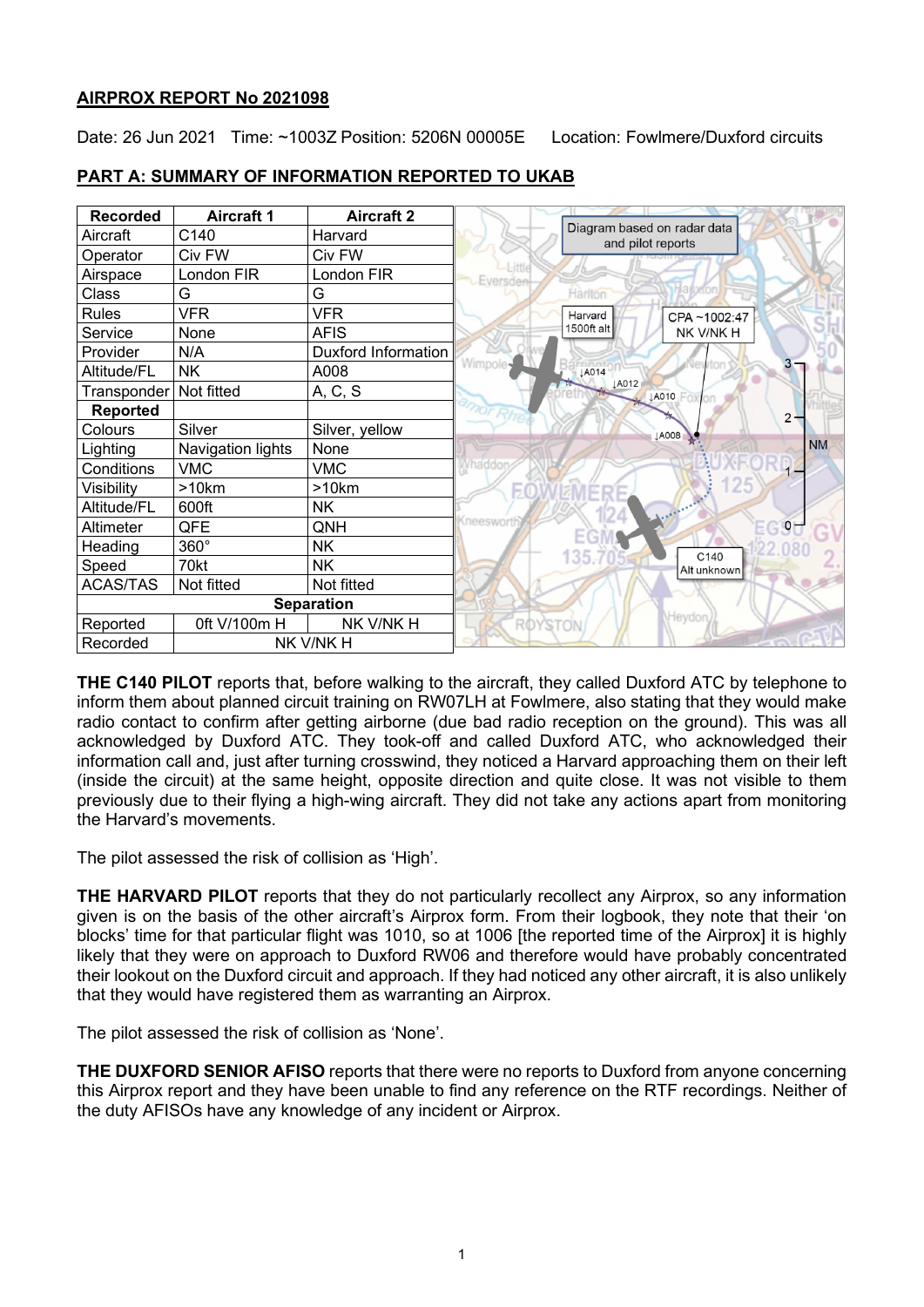## **Factual Background**

The weather at Stansted Airport was recorded as follows:

METAR EGSS 260950Z AUTO 10005KT 030V170 9999 BKN017 BKN026 19/14 Q1018= METAR EGSS 261020Z AUTO 06006KT 9999 BKN024 BKN029 BKN049 18/13 Q1018=

#### **Analysis and Investigation**

# **UKAB Secretariat**

An analysis of the NATS radar replay was undertaken, utilising the Stansted 10cm resolution radar, which showed the Harvard approaching Duxford from the NW. The Harvard could be seen descending as the pilot positioned for the reported re-join to Duxford RW06. At 1002:23, a primary contact appeared for a single sweep of the radar in a position that could be associated with the reported position of the C140 after take-off (see Figure 1); however, it cannot be verified that this single radar return was the C140.

The Harvard continued to descend on a course inbound to Duxford but no further primary radar contacts that could have been the C140 were displayed. CPA is estimated to have occurred at approximately 1002:47 (see Figure 2).









Duxford circuit patterns are defined in the Duxford General Flying Orders, available through the IWM Duxford Information For Pilots web page.<sup>[1](#page-1-0)</sup> The circuit pattern diagram and an illustration of the noise sensitive areas from this document are reproduced at Figures 3 and 4 respectively. Additionally, the Airfield Letter of Agreement Between IWM Duxford and Fowlmere is reproduced in the same document and states (*inter alia*) that:

*Fowlmere airfield's circuit direction for RWY07/25 is to the north and aircraft will normally operate on the Fowlmere Air Ground frequency 135.705MHz*.

It also states that:

*Aircraft arriving/departing Fowlmere will contact Duxford Information 122.080MHz for traffic information*.

<span id="page-1-0"></span><sup>1</sup> <https://www.iwm.org.uk/visits/iwm-duxford/pilots>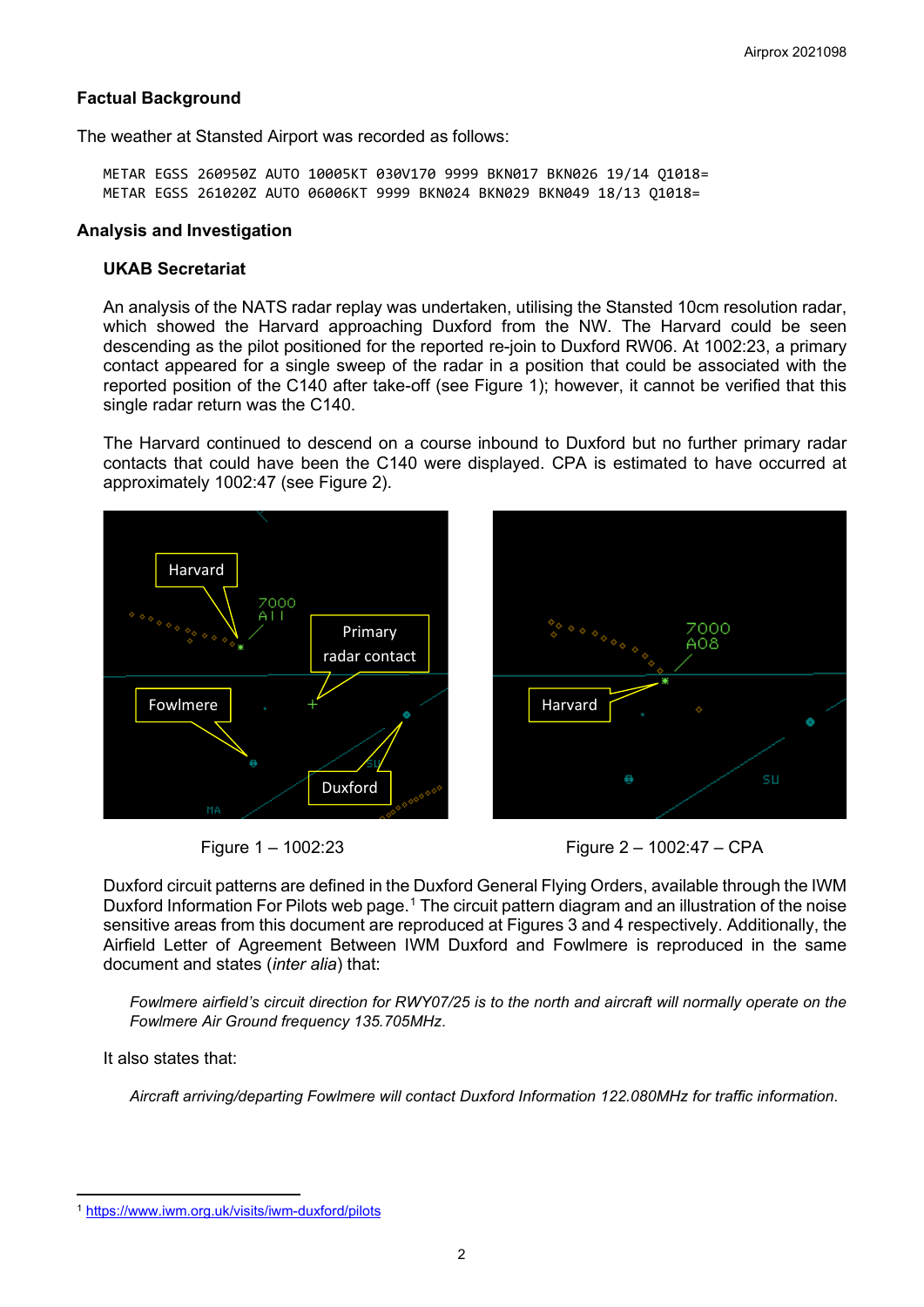

Figure 3 – Duxford Circuit Patterns



Figure 4 – Duxford Noise Sensitive Areas

At the time of preparing this report, the Fowlmere pilots' information web page<sup>[2](#page-2-0)</sup> is publishing the following information for departing aircraft (it is not known if this was in force at the time of the Airprox):

<span id="page-2-0"></span><sup>2</sup> <https://fowlmereairfield.com/pilots-information>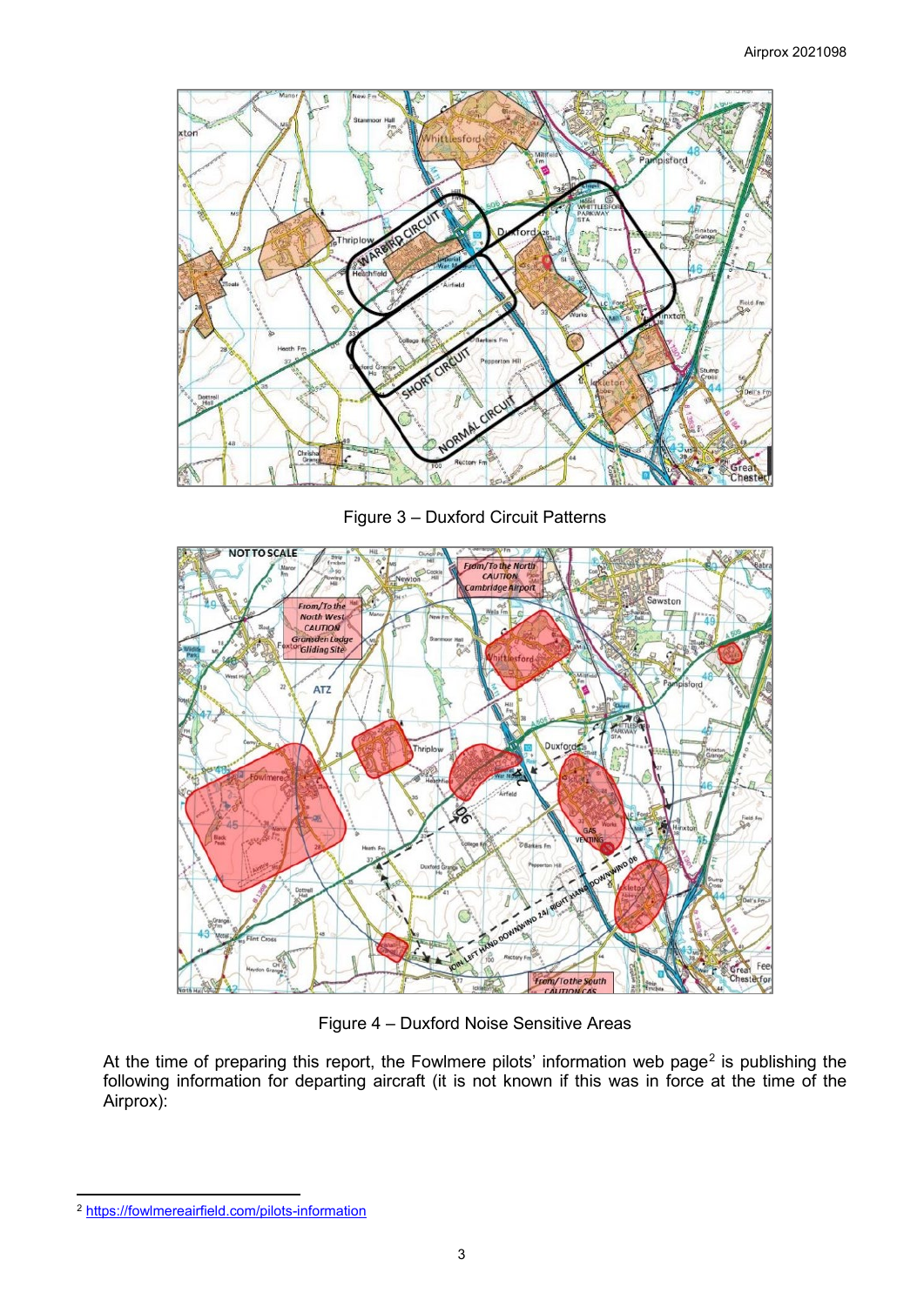*Call Fowlmere Radio (135.705) for radio check, if there is no response make position and intention reports as you taxi and enter the runway to backtrack.*

*Prior to departure on Runway 07 call Duxford Information (122.080) to inform them you are "Departing runway 07 at Fowlmere" and remain on their frequency until clear of their ATZ.*

*Please use VY (best rate of climb speed) to circuit height on departure. Maintain a good lookout as there may be aircraft practising aerobatic routines over and around Duxford*.

The C140 and Harvard pilots shared an equal responsibility for collision avoidance and not to operate in such proximity to other aircraft as to create a collision hazard.<sup>[3](#page-3-0)</sup> If the incident geometry is considered as head-on or nearly so then both pilots were required to turn to the right. [4](#page-3-1) An aircraft operated on or in the vicinity of an aerodrome shall conform with or avoid the pattern of traffic formed by other aircraft in operation. [5](#page-3-2)

### **Summary**

An Airprox was reported when a C140 and a Harvard flew into proximity in the Duxford and Fowlmere circuits at approximately 1003Z on Saturday  $26<sup>th</sup>$  June 2021. Both pilots were operating under VFR in VMC, the C140 pilot was not in receipt of an ATS and the Harvard pilot was in receipt of an Aerodrome Flight Information Service from Duxford Information.

## **PART B: SUMMARY OF THE BOARD'S DISCUSSIONS**

Information available consisted of reports from both pilots, radar photographs/video recordings and a report from the Duxford Senior AFISO. Relevant contributory factors mentioned during the Board's discussions are highlighted within the text in bold, with the numbers referring to the Contributory Factors table displayed in Part C.

The Board first considered the visual circuit patterns at the 2 airfields and heard from a GA pilot member that the Duxford and Fowlmere circuit patterns are constructed to minimise the likelihood of aircraft in the circuit for one airfield 'interfering' with aircraft in the circuit of the other. To that end, circuits at Fowlmere are flown to the north of RW07/25 whilst circuits at Duxford are flown to the south of RW06/24. However, to avoid complications with aircraft of vastly differing speeds in the visual circuit at Duxford, the Warbird circuit at Duxford is flown to the north of the main RW. The Board agreed that these local operating procedures could lead to the possibility of aircraft departing RW07 at Fowlmere encountering Warbirds recovering to Duxford RW06 from the northwest.

The Board then considered the actions of the C140 pilot. Members noted that they had reported contacting Duxford on the radio shortly after take-off but had not mentioned receiving any Traffic Information from the Duxford AFISO regarding the joining Harvard. Furthermore, there was nothing in the Duxford Senior AFISO's report to suggest that Traffic Information had been passed. The Board was disappointed that the RTF recordings were unavailable for verification of this point because it could not be positively established whether the C140 pilot had obtained '…*information from the flight information centre to enable the flight to be conducted safely within the aerodrome traffic zone*.' [6](#page-3-3) and it was therefore not possible for the Board to assess the performance of the Flight Elements Regulations, Processes, Procedures and Compliance barrier. Notwithstanding, the Board agreed that the C140 pilot had not had any situational awareness of the presence of the Harvard (**CF1**). This had left the C140 pilot relying on their lookout to detect any aircraft inbound to Duxford from the northwest, and the Board agreed that the pilot's lookout in the direction of the approaching Harvard had been hindered by the high-wing configuration of their aircraft (**CF3**) which, in turn, had led to the pilot of the C140 sighting the Harvard at a late stage (**CF2**).

<span id="page-3-0"></span><sup>3</sup> (UK) SERA.3205 Proximity.

<span id="page-3-1"></span><sup>4</sup> (UK) SERA.3210 Right-of-way (c)(1) Approaching head-on.

<span id="page-3-2"></span> $5$  (UK) SERA.3225 Operation on and in the Vicinity of an Aerodrome.

<span id="page-3-3"></span><sup>&</sup>lt;sup>6</sup> In accordance with **The Rules of the Air Regulations 2015**, Rule 11.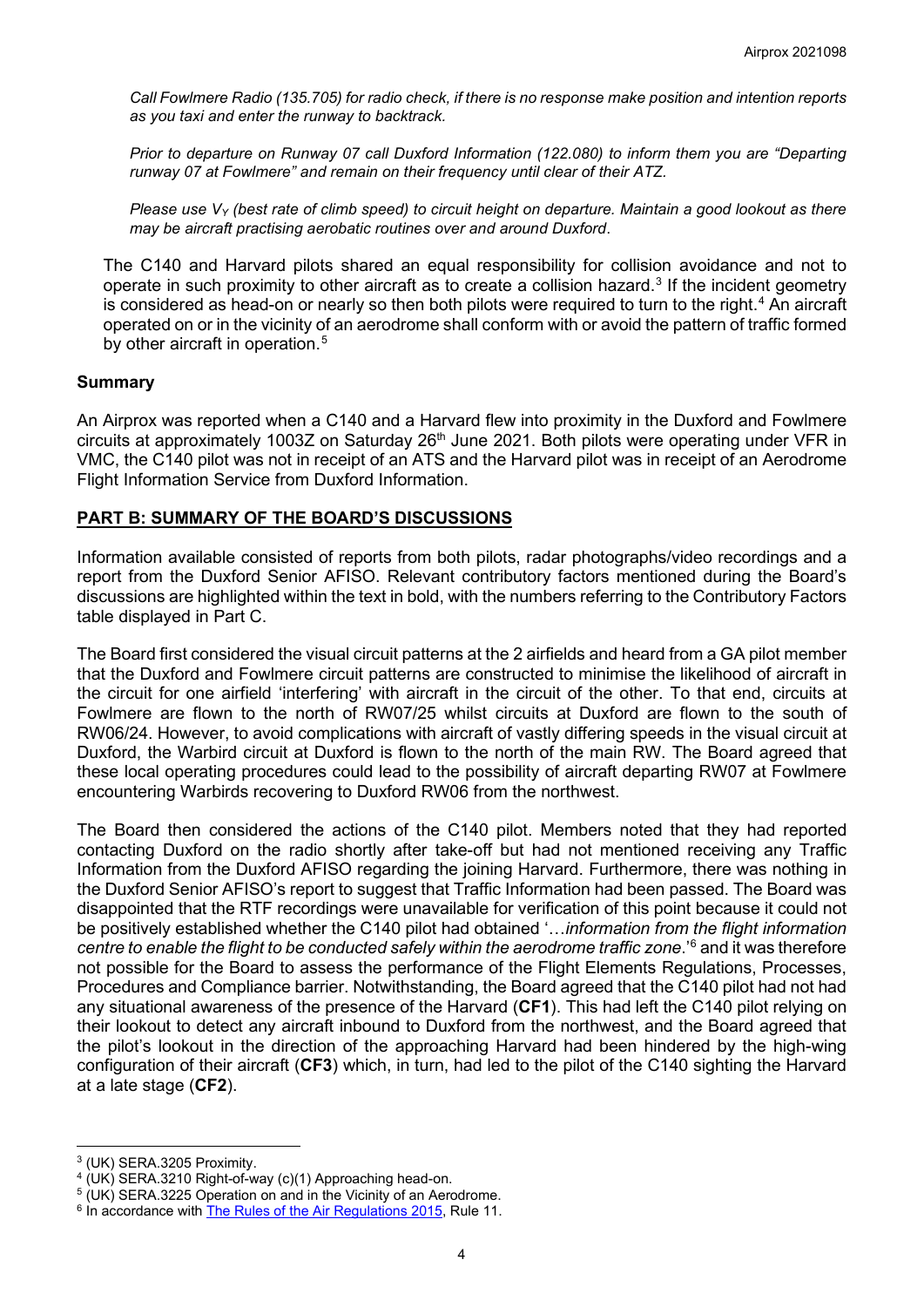Turning to the actions of the Harvard pilot, the Board noted that they did not particularly recall the event in question and that, if they had seen the C140, they would not have considered the relative proximity to have warranted an Airprox report. Members noted that the C140 pilot had not declared an Airprox on the Duxford frequency, not reported an Airprox on landing and had submitted their Airprox report to the UKAB 5 days after the event took place; after tracing action had been carried out, the Harvard pilot was first informed of their possible involvement 5 days later – some 10 days after the event itself. The Board wished to remind all pilots of the importance of prompt reporting, and preferably on the radio at the time of the event, so that appropriate reporting actions can be taken and appropriate records (including the memory of others involved) preserved. Returning to the Airprox itself, the Board once again lamented the lack of a RTF recording but nevertheless agreed that, since there was no report of Traffic Information being passed to either pilot, then the Harvard pilot had most likely not had any situational awareness of the presence of the C140 (**CF1**). There then followed a discussion regarding whether or not the Harvard pilot had sighted the C140 and thought no further of it, or if they had simply not seen the C140; using the information available, the Board was unable to determine the efficacy of the See and Avoid barrier as it related to the Harvard pilot.

The Board then briefly discussed the role of supplementary electronic conspicuity (EC) equipment in this Airprox. It was noted that neither aircraft had been fitted with any additional EC equipment; indeed, the C140 was reported as not having a transponder fitted either. The Board again wished to highlight the advantages of carrying a functioning SSR transponder as this equipment interacts with many other types of airborne alerting systems. Furthermore, members also wished to encourage pilots to consider fitting additional means of gaining situational awareness of other aircraft as, having the opportunity to absorb supplementary information, as long as the user is confident in its use (capabilities *and* limitations), can greatly increase the chances of visually acquiring aircraft that might be a threat to one's own aircraft.

Finally, the Board considered the risk involved in this event. Members noted that there was no data available for the ground track of the C140 and that the Harvard pilot did not recall seeing the C140, so members had only the C140 pilot's estimation of separation available to them. The Board also noted that the C140 pilot had not considered the geometry as warranting any action on their part to manoeuvre to increase separation. However, due to the lack of recorded data or estimation of separation from the Harvard pilot, members concluded that there was insufficient data for an assessment of risk to be made; Risk Category D.

# **PART C: ASSESSMENT OF CONTRIBUTORY FACTORS AND RISK**

| <b>Contributory Factors:</b> |  |
|------------------------------|--|
|                              |  |

|           | 2021098                                                        |                                                      |                                                                                                    |                                                                     |  |  |  |
|-----------|----------------------------------------------------------------|------------------------------------------------------|----------------------------------------------------------------------------------------------------|---------------------------------------------------------------------|--|--|--|
| <b>CF</b> | <b>Factor</b>                                                  | <b>Description</b>                                   | <b>ECCAIRS Amplification</b>                                                                       |                                                                     |  |  |  |
|           | <b>Flight Elements</b>                                         |                                                      |                                                                                                    |                                                                     |  |  |  |
|           | • Situational Awareness of the Conflicting Aircraft and Action |                                                      |                                                                                                    |                                                                     |  |  |  |
|           | Contextual                                                     | • Situational Awareness and<br><b>Sensory Events</b> | Events involving a flight crew's<br>awareness and perception of situations                         | Pilot had no, late or only generic,<br><b>Situational Awareness</b> |  |  |  |
|           | • See and Avoid                                                |                                                      |                                                                                                    |                                                                     |  |  |  |
|           | <b>Human Factors</b>                                           | • Identification/Recognition                         | Events involving flight crew not fully<br>identifying or recognising the reality of<br>a situation | Late sighting by one or both<br>pilots                              |  |  |  |
| 3         | Contextual                                                     | • Visual Impairment                                  | Events involving impairment due to an<br>inability to see properly                                 | One or both aircraft were<br>obscured from the other                |  |  |  |

Degree of Risk: D